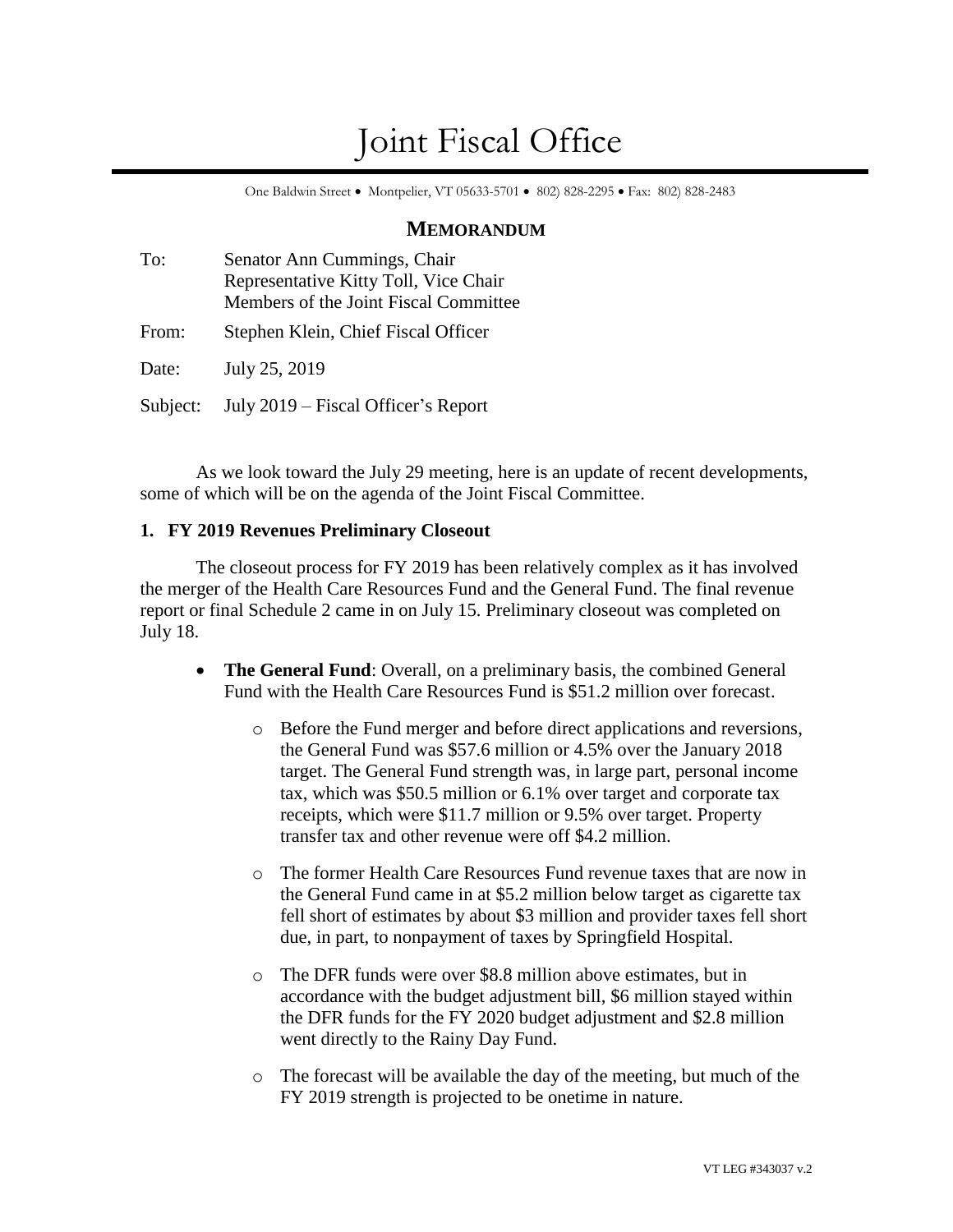- **Where Does the General Fund Surplus Go?** The \$51.2 million FY 2019 surplus is split as follows:
	- o \$25.6 million goes to the State Employee Other Post-Employment Benefits funding (OPEB);
	- o \$9.4 goes to repay the Federal receipt account which provided funds primarily to offset the dedication of General Funds for Clean Water; and
	- o \$16.2 million goes to the General Fund Rainy Day Reserve. This allocation, coupled with the \$2.8 million from the DFR surplus, brings the Rainy Day Fund balance to \$31.5 million at the end of FY19.

## • **Reserves and Retirement Contribution' Impacts**:

- o Overall our General Fund reserves are 14.2% at the end of FY 2019.
- o Between State Employees' and Teachers' retirement and retiree health care funds, the Legislature has allocated over \$87 million in surplus funds to assist with meeting the long-term retirement funding needs. \$36 million was in the close of FY 2018 and the start of FY 2019 construct, \$22 million for OPEB and \$3.3 million for teachers' retirement was in the FY 2019 budget adjustment, and \$25.6 is in the FY 2019 closeout for State employees OPEB. There may be additional funds depending on the forecast upgrade.
- **The Transportation Fund**: The receipts are down \$3.4 million from projected year-end expectations. The Agency of Transportation expects to offset that with carryforward. The shortfall materialized in June, and there is a sense that, in part, it was a function of timing. Tom Kavet will look into it as he builds the FY 2020 forecast.
- **The Education Fund**: On net the actual FY19 revenues are up \$0.4 million: strength in the Lottery Fund  $(+\$1.3$  million), Medicaid transfer  $(+\$1.7)$ million) and property tax collections (+\$700,000) offset reductions in purchase and use (-\$700,000) and sales tax revenues (-\$2.6 million). Of the increase in property tax collections, \$400,000 is from wind property. The longer-term implications of revenue shortfalls associated with sales will be addressed in Tom Kavet's FY 2020 forecast.

## **2. FY 2020 Revenues**

FY 2020 and beyond revenue projections are still being finalized by Tom Kavet and Jeff Carr. The revenue adjustment is likely to be positive, but the level of adjustment is unclear as much of the revenue strength is likely onetime in nature.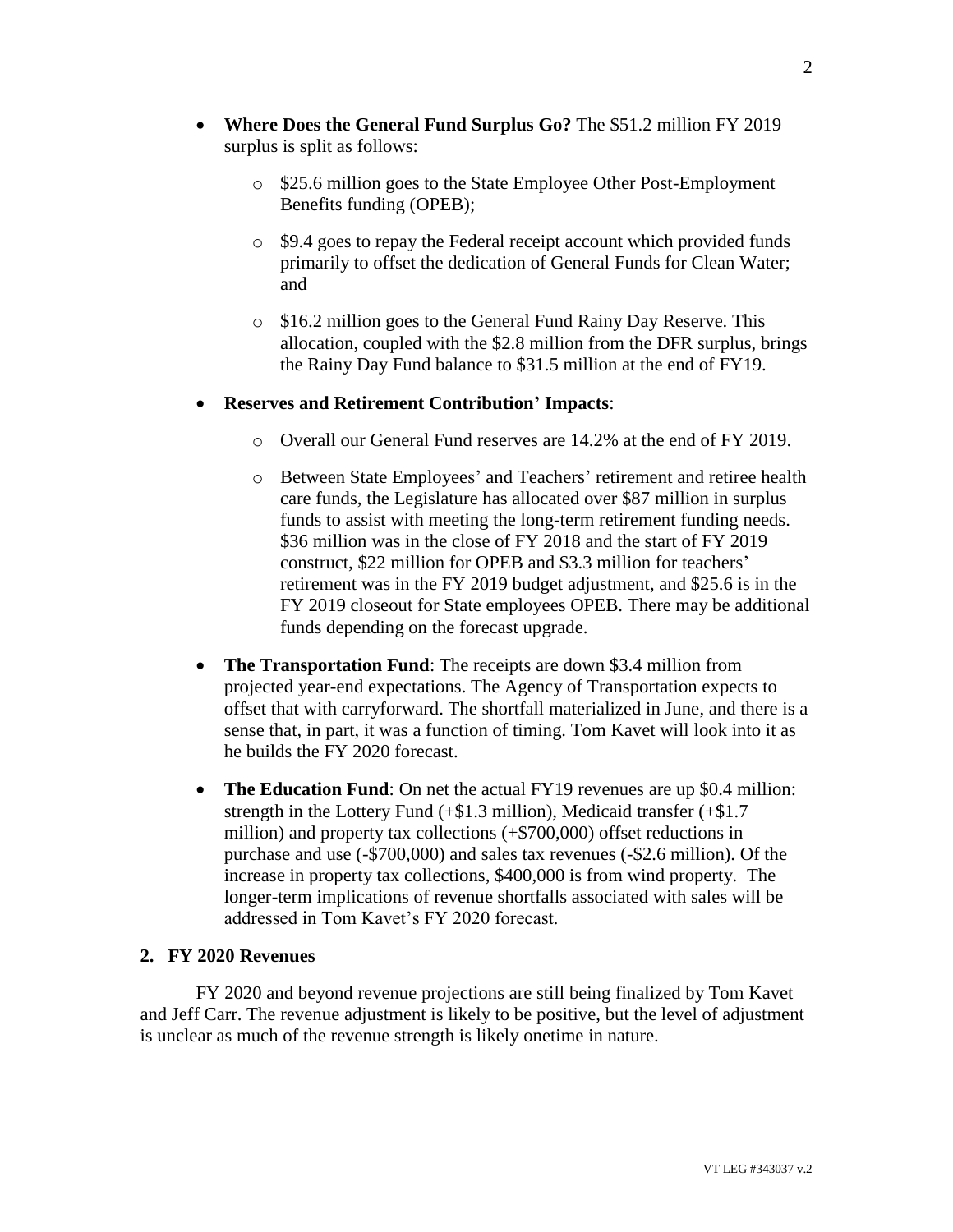#### **3. Medicaid Trending**

In total, FY19 Medicaid and Medicaid-related program expenditures totaled \$1.82 billion. This is 4% over the level of FY18. In terms of total dollars, this is lower than the FY19 budgeted level. However, in terms of State dollars, the FY19 spending came in just over expectations. This was a result of changes in the match rates in various parts of the program. In DVHA, the ACO "tail" was not budgeted, and Rx rebates came in below expectation. These DVHA cost overages were covered internally from transfers from other departments that spent under their Global Commitment budgets. The Success Beyond Six program came in under expectation, but this has no direct impact on State funding since the match in this program is provided by the schools. The Medicaid yearend report will provide more detail.

#### **4. State Employees' and Teachers' Retirement Funds**

Investment returns on FY 2019 retirement funds are estimated to have come in below the 7.5% assumed returns. Returns are anticipated to below that level for fiscal year 2019. With over \$4 billion invested, the lower return will negatively offset the new funds being added. This summer's actuarial work will take these factors into account to produce the new actuarial position of the fund.

The State still faces large OPEB obligations, and while the funds added at the close of the year will be positive, they will not be a major step toward closing what remains a financial gap. As the actuary reports in his end of the year review, we will present more on this funding situation.

#### **5. Action Items on the JFC Agenda**

 $\overline{a}$ 

**A. Proposed plan for an electronic medical/health records system for the State's Designated Agency System** [Sec. C.100(a)(10) of Act 72 (H.542)2019][Action Item]<sup>1</sup> The Joint Fiscal Committee is charged with the review and approval prior to the release of \$1.5 million to the Designated Agencies for an IT medical records system. The system is far along in its development, with three agencies expecting to go live with systems in September. The project was done as a cooperative effort among the Designated Agencies. There is no overall independent review or overall plan in place. Normal State requirements, such as an independent review and an estimate of total project costs, a sustainability plan, and a clear strategy for linkage with other health information are also

*<sup>1</sup> Vermont Care Partners and the Agency of Human Services shall present a plan for review and approval by the Joint Fiscal Committee at its July 2019 meeting. The plan shall summarize the development and implementation of the system and demonstrate that this project will support the goals set forth in the statewide Health Information Technology (HIT) Plan (defined in 18 V.S.A. § 9351) and meet, at a minimum, the connectivity requirements set forth in the statewide HIT plan and the requirements of the Centers for Medicaid Services (CMS). The plan shall support current payment reform initiatives and include the projected project timeline and total budget including the allocation of this appropriation. No funds shall be released prior to review and approval by the Joint Fiscal Committee*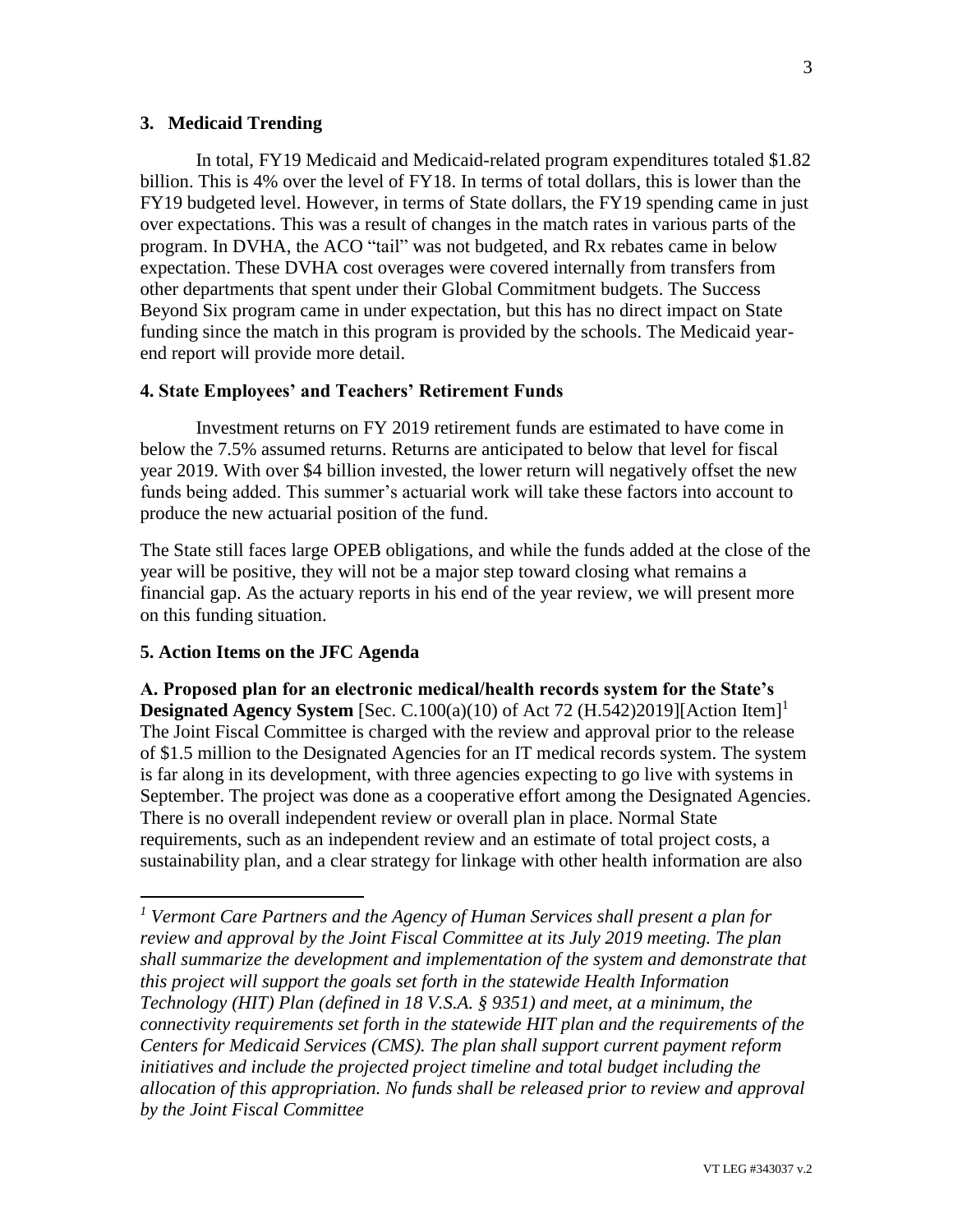not part of the initial submission to the Committee. Vermont Care Partners is coordinating this effort and will be presenting at the meeting. We have asked for more information on the long-term planning and fiscal demands of the project. A revised report on the project is to be submitted Thursday and will be forwarded to the Committee. As continued requests are made for State support, the Legislature may want to consider an increase in project review and information.

## **B. Correctional Facility Assessment** [Sec. 2 of Act 42 (H.543) of 2019] [Action Item] [BGS and the Joint Justice Oversight Recommendation]

The Joint Justice Oversight Committee has made a contingent recommendation regarding the assessment by BGS for funding a new correctional facility. The Joint Fiscal Committee is charged with further approval.<sup>2</sup> There is a [memorandum](https://ljfo.vermont.gov/assets/Meetings/Joint-Fiscal-Committee/2019-07-29/72a99702d2/JFC-memo-Correctional-facility-study-July-2019-002.pdf) from Rebecca Wasserman outlining the background to this action. Senator Sears and Rep. Mary Hooper will be able to offer details on the specific proposal as they are part of the Joint Justice Oversight Committee.

#### **6. Legislative Budgets and Other**

 $\overline{a}$ 

Legislative Budgets ended FY 2019 with carryforward, in part due to the slower implementation of the NCSL study recommendations than we budgeted for. As the full costs of those recommendations remain unclear, these funds will provide resources as the process of review and implementation continues.

The State House will be closed for 4-6 weeks in the late fall (November and maybe early December) due to electrical work that is taking place. Staff will be moving to National Life, and legislative meetings will be offsite. We are holding the BGS Board room for our November meeting.

#### **7. An Increase in Vermont's Drug Overdose Deaths Despite a Drop for the U.S.**

For the first time since 1990, drug overdose deaths in the United States declined in 2018, with a 5.1 percent drop from 2017 to 2018 based on provisional data from the CDC National Vital Statistics System. In Vermont, however, drug overdose deaths rose 11.6 percent while other New England states saw a decline. Drug overdose deaths include opioid-related deaths but also deaths, attributed to other drugs including alcohol or benzodiazepines (used for the treatment of anxiety, panic disorders, insomnia, PMS, and nervousness). The one-year data can be a bit volatile, and Vermont deaths related to alcohol or benzodiazepines have been especially volatile in recent years. The Vermont

<sup>&</sup>lt;sup>2</sup>(d) For the amount appropriated in subdivision (b)(4) of this section, the Commissioner *of Buildings and General Services is authorized to use up to \$200,000.00 to assess relative costs and resource requirements for potential construction of a correctional facility that ranges in scale in order to accommodate the results of the Council of State Governments' study described in Sec. 28 of this act; provided, however, that the funds shall only become available after approval by the Joint Fiscal Committee and the Joint Legislative Justice Oversight Committee. On or before March 15, 2020, the Commissioner shall submit a copy of the assessment to the House Committee on Corrections and Institutions and the Senate Committee on Institutions.*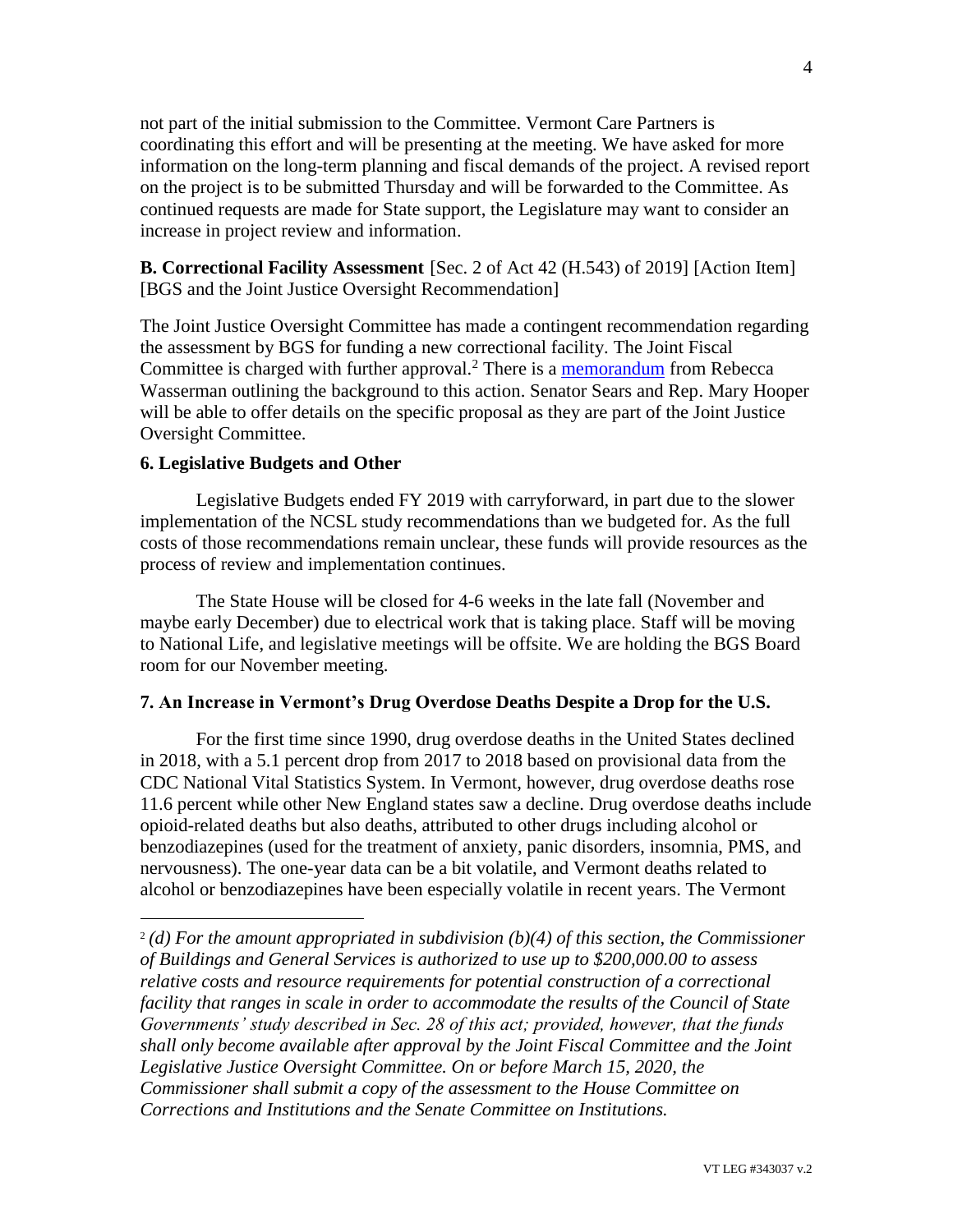Department of Health reports that opioid-related deaths for Vermont increased 1.8 percent in 2018. Joyce Manchester has put together a short issue brief on this data, which will be available on our website soon.

# **8. Studies**

- **Demographics and Revenues:** Both the Legislative Joint Fiscal Office and the [Tax Structure Commission](https://ljfo.vermont.gov/committees-and-studies/tax-structure-commission) will be doing fiscal briefs/white papers on the demographic impacts on revenues. The Joint Fiscal Office report is being based on IRS data on taxpayer migration and should be released in August. The Draft Tax Commission paper is [available HERE.](https://ljfo.vermont.gov/assets/Meetings/Tax-Structure-Commission/2019-07-24/7be201cea3/Demographics-Stability-and-Change.pdf) It looks at the effects of border demographic changes on a number of Vermont revenue sources.
- **UVM Kids in Custody Study**: The Legislature funded a research project at the University of Vermont (UVM) to identify and examine the factors contributing to Vermont's high rate of children entering the custody of the State. "Such research shall study the preventive and upstream services and interventions provided to families and the extent to which these supports to families have demonstrated effectiveness in allowing children to remain with their families." A legislative working group has been meeting with UVM to finalize the contract and study details. Aspects of the timing of this project may entail a language change in the budget adjustment process.
- **Review Minimum Wage Changes on Medicaid Contracts:** We are in the process of building our capacity to estimate the impacts on health care providers of changes in the minimum wage. This estimating work will need to be done by sampling as there are over 2300 vendors in the Medicaid program. Due to the close-out process taking much of the AHS staff's time, this work has been slow.
- **Incarcerated Women**: The Legislature appropriated \$25,000 for Conference of [State Government \(CSG\)](https://www.csg.org/) consulting work on Vermont's incarcerated women. The CSG has indicated that they may be able to do this without funding, so we are holding the monies pending a legislative determination as to future use.

## **9. JFO Staff Updates**

- Chloe Wexler has moved to full time, from 80% time for the fiscal year, due to increased use of her time.
- Joyce Manchester may be moving from 100% to 80% time through December. If this were to occur, Joyce would use her off time for some dataconsulting work with the Agency of Human Services, as they carry out the strategic planning the Legislature required them to do.
- Graham Campbell is attending the Legislative Staff Management Institute (LSMI) during the week of July 22. He is increasingly becoming an important part of our revenue staff, and this training will help him with the transition to a more senior role.